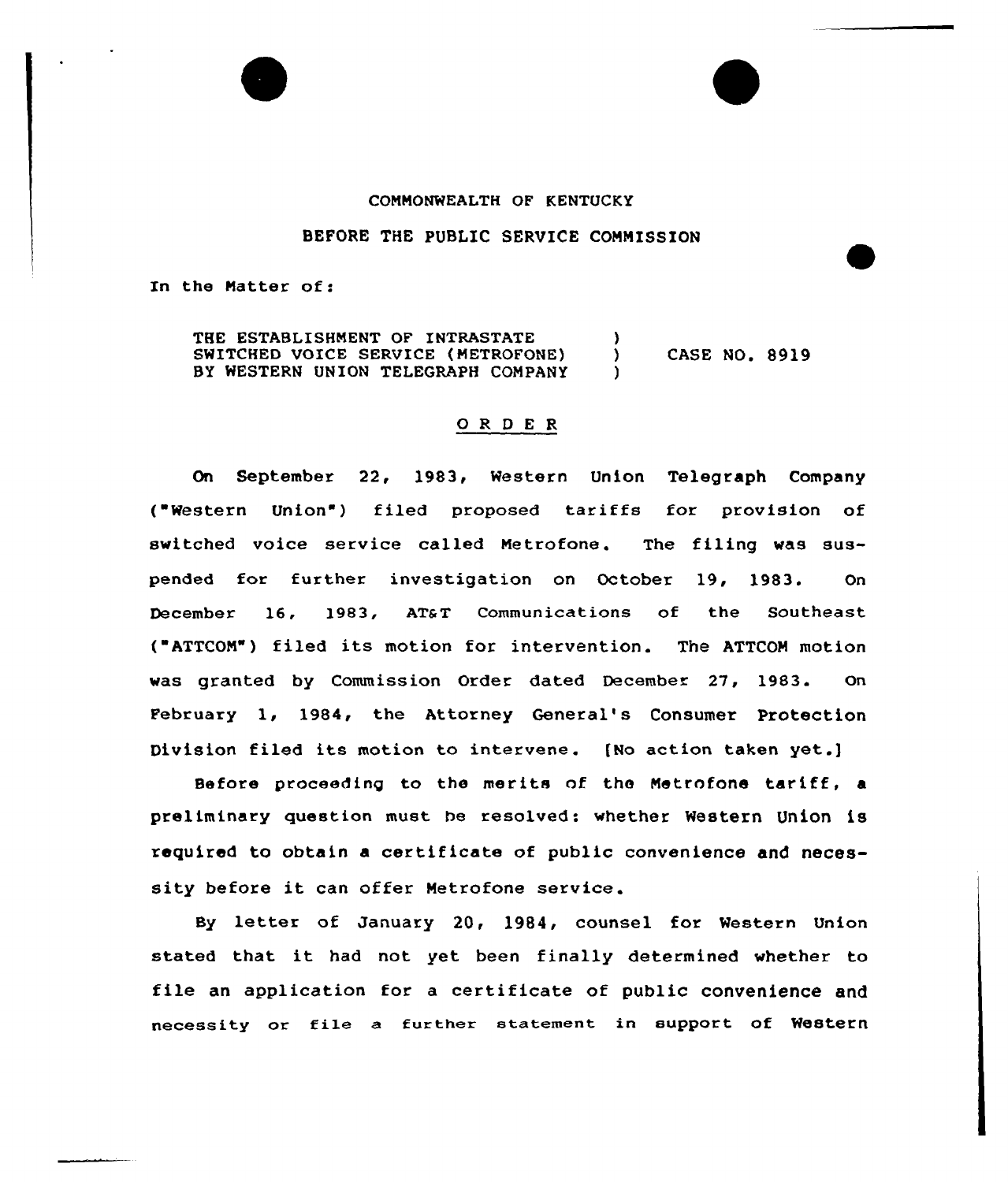

Union's claim that it is currently authorized to provide Metrofone under its "grandfather" rights. On February 3, 1984, Western Union submitted <sup>a</sup> memorandum in support of its position that it was not required to seek <sup>a</sup> certificate in order to offer Metrofone .

In its memorandum, Western Union first argues that certification is only required when facilities are to be constructed, as in KRS 278.020. However, this ignores the Commission's policy of requiring applicants desiring to begin offering a utility service to first demonstrate they are "ready, willing and able" to undertake that obligation. The Commission is required to make such a finding under Public Service Commission v. Cities of SOuthgate, Ky., 268 S.W.2d 19 (1954). As a result of Administrative Case No. 261, An Inquiry Into The Resale Of Intrastate Wide Area Telecommunications Services, WATS resellers have been required to obtain certificates before beginning their operations. According to Professor A,J,G. Priest:

By what is the substantially uniform rule, no public utility may...begin operations or abandon them...until it has obtained from the commission having jurisdiction a certificate to the effect that the present or future public convenience and necessity require or will require the action contemplated.

This requirement is not met by Western Union regardless of whether it must construct additional facilities to offer Metrofone.

<sup>&</sup>lt;sup>1</sup>A.J.G. Priest, Principles of Public Utility Regulation, Vol. 1 at p. 347.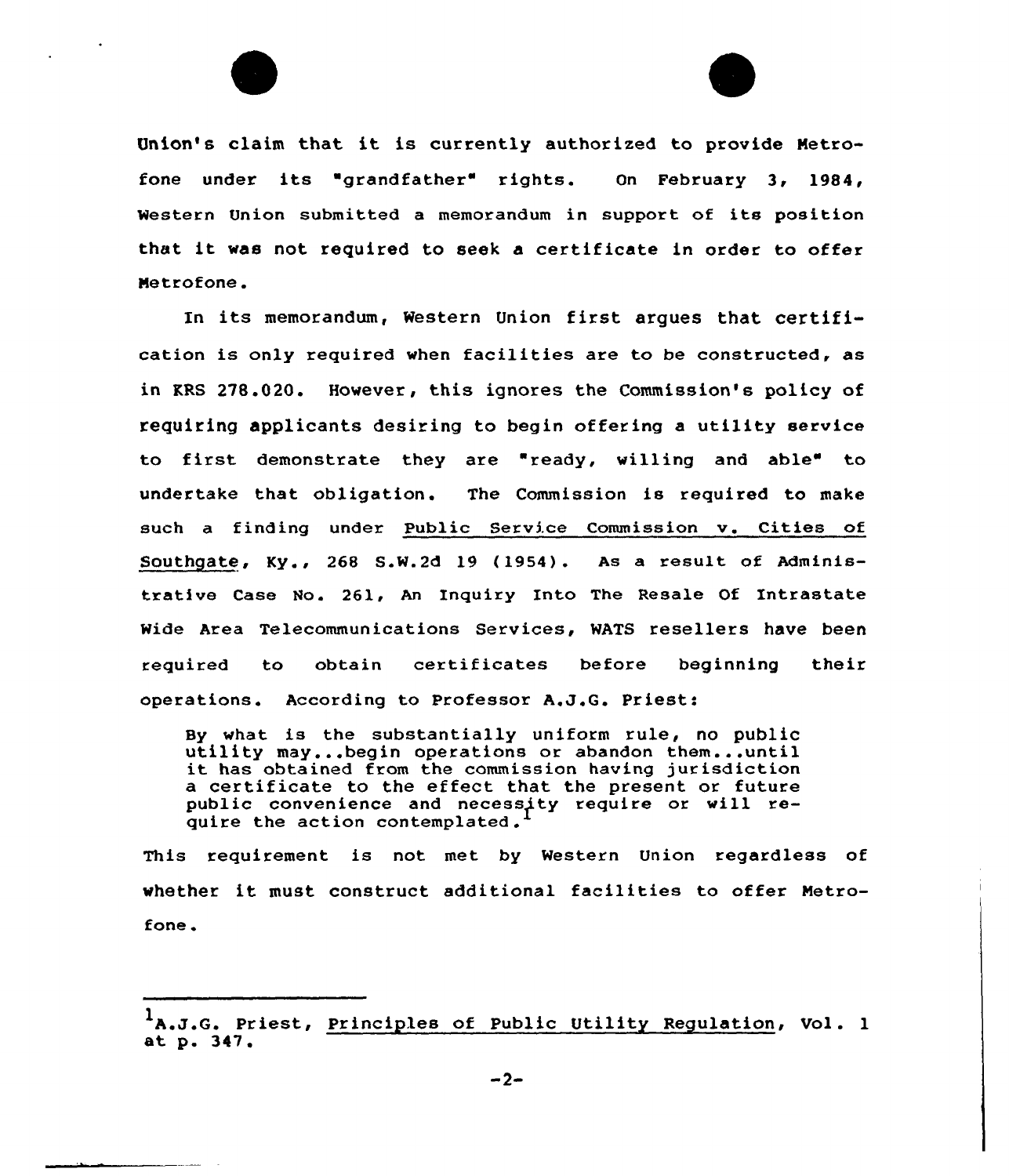Next, Western Union asserts that if <sup>a</sup> certificate requirement were deemed applicable for the offering of a new service Western Union would be immune from that requirement under its grandfather rights, since Western Union, in some form, was in existence prior to the adoption of Kentucky's Public Service Commission Law in 1934. Although not explicitly demonstrated, Western Union may hold some grandfather rights, but those rights are limited to the type and extent of its utility operations prior to the act's passage. Western Union has not provided any evidence that it was providing telephone service involving two-way voice communication prior to 1934 in Kentucky. Therefore, in order to offer Metrofone service, which is a telephone service involving two-way switched voice communication, Western Union would still need to obtain a certificate.

Western Union has referred to its previous offering under Tariff P.S.C. No. 1, <sup>a</sup> private line voice and alternate voice facsimile transmission service begun in 1962 without first obtaining a certificate. Had this issue been raised before the Commission today, it is not clear that the same result would have been reached. Even so, there are important distinctions to be drawn between Western Union offering a private line service to enable its telegraph or record customers to communicate orally between specified locations and the type of toll telephone service which enables customers to call all other telephone customers in the world. There is no indication that the 1962 tariff provided "switching" capability by means of Western Union's facilities to the extent as in the proposed Netrofone service.

 $-3-$ 

a a contra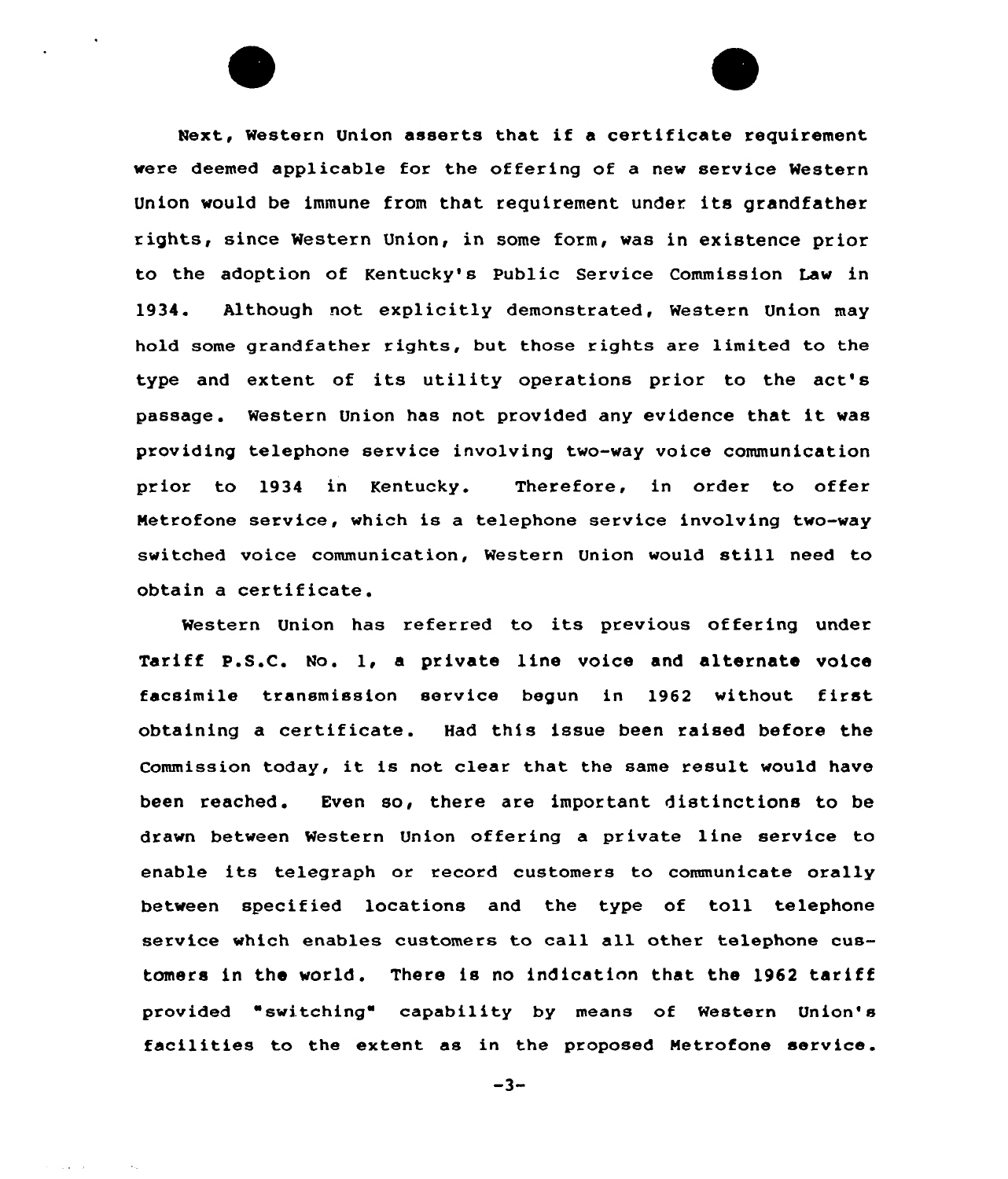The clear thrust of the 1962 tariff is to provide an ancillary service to its data transmission customers. There is absolutely no indication that Western Union was previously holding itself out as providing switched voice-grade service to the population at large in Kentucky, or more importantly was capable of doing so independently. The scale of these prior operations casts considerable doubt upon the conclusion drawn by Western Union that a certificate is not required. Furthermore, there is no record of this Commission ever having affirmatively granted Western Union a statewide toll service certificate. Giving Western Union the benefit of every doubt, any de facto certificate would only include the ability to service the private line routes between its customers' locations. The scope of Western Union's service territory for the provision of two-way switched voice service, if any, is limited to its "profession, holding out or dedication of service."<sup>2</sup>

Finally, Western Union argues that even if it had never offered any voice service, as a result of cont inuously providing telegraph services, it is authorized to provide telephone services. Western Union cites an Illinois case in support of this position.<sup>3</sup> That case involved a specific construction of Illinois' Public Utilities Act as not distinguishing between telephone and telegraph services and therefore, a utility with a

 $2$ City of Bardstown v. Louisville Gas & Electric Co., 383 S.W.2d 918, 921 (1964).

<sup>3&</sup>lt;br>State Public Utility Commission v. Postal Telegraph Cable Co., <sup>3</sup>State Public Utility Commission<br>285 Ill. 411, 120 N.E. 795 (1918).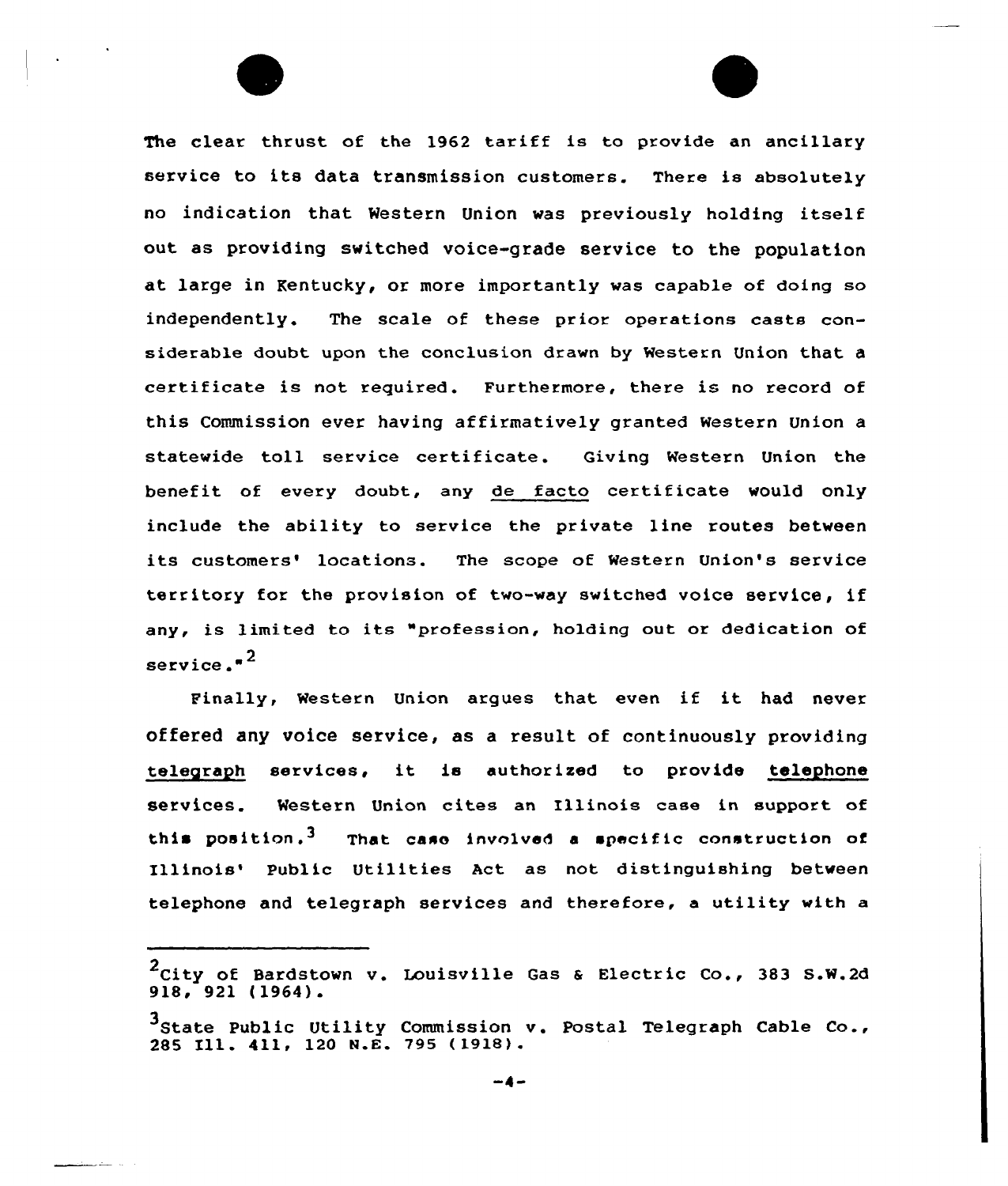certificate to provide telegraph service was not required to obtain a certificate before commencing the provision of telephone service.

There is no case law in Kentucky directly on this point. The decision in Cumberland Telephone & Tel. Co. v. Atherton, 122 Ky. 154, 91 S.W. 257 (1906), cited by Western Union, only stands for the proposition that penalties or damages for failure to deliver and/or complete messages would be computed in the same way by that court for a telephone company as had previously been required in a telegraph case. In addition to the obvious differences in the telecommunications industry as it now exists compared to its development in 1918 when the Postal Telegraph case was decided, the Commission is persuaded that the strong dissent in that case reflects the better judgment on the subject of whether telephone and telegraph services are distinct. Justice Carter noted that the telegraph firm had itself admitted this difference by seeking an amendment to its charter from the legislature so it could construct telephone poles.<sup>4</sup> Justice Carter also found illuminating an article which described telegraph and telephone as "clearly distinguishable," based upon the mode of transmission used, the important differences in which the companies transact business with customers and the facilities required for each.<sup>5</sup> In a more recent Illinois case, the Illinois Supreme Court favorably cited Judge Carter's dissent concerning

Ibid. At 798. 5Ibid.

 $-5-$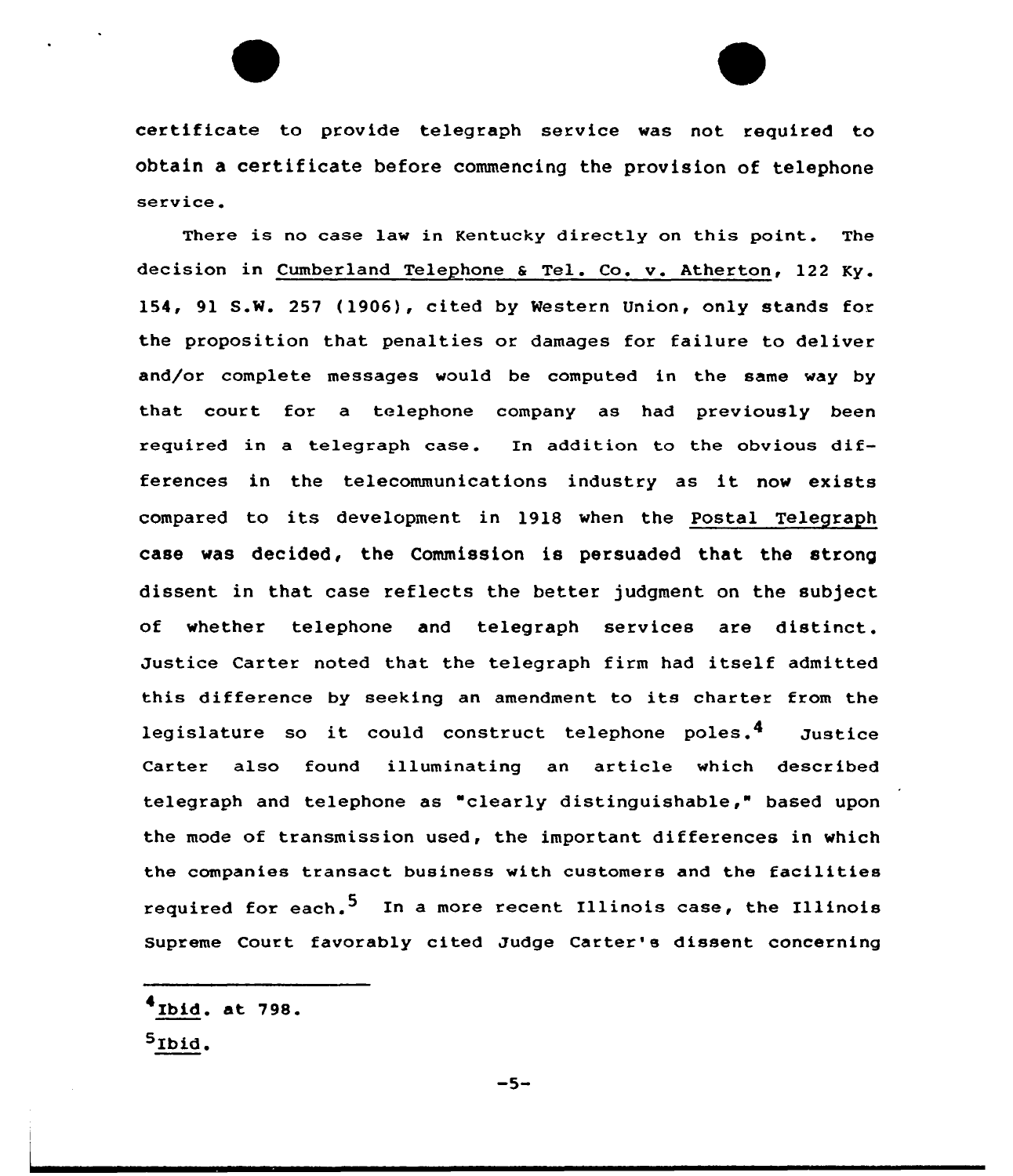the very real distinctions between telephone and telegraph.<sup>6</sup>

 $\sim 10^{-11}$ 

Having determined that Western Union is not currently authorized to provide its Netrofone service, another factor which is important to the Commission's consideration herein is the status quo whereby competition in the provision of toll service on an intrastate basis is not permitted, but is being investigated through Administrative Case No. 273, An Inquiry Into Inter- and IntraLATA Intrastate Competition In Toll And Related Service Narkets In Kentucky. <sup>A</sup> decision in that case is imminent and should provide guidance to Western Union regarding how it should further proceed.

The Commission is, therefore, of the opinion and FINDS thats

1. Western Union does not possess the requisite authority to begin offering its proposed Netrofone service.

2. This case should accordingly be dismissed without prejudice to Western Union refiling this tariff should Western Union choose to apply for <sup>a</sup> certificate of public convenience and necessity.

IT IS THEREFORE ORDERED that this case be and it hereby is dismissed without prejudice.

<sup>6&</sup>lt;br>
Illinois-Indiana Cable Television Assn. v. Illinois Commerc Commission, <sup>55</sup> Ill.2d 205, <sup>302</sup> N.E.2d <sup>334</sup> ( l973) .